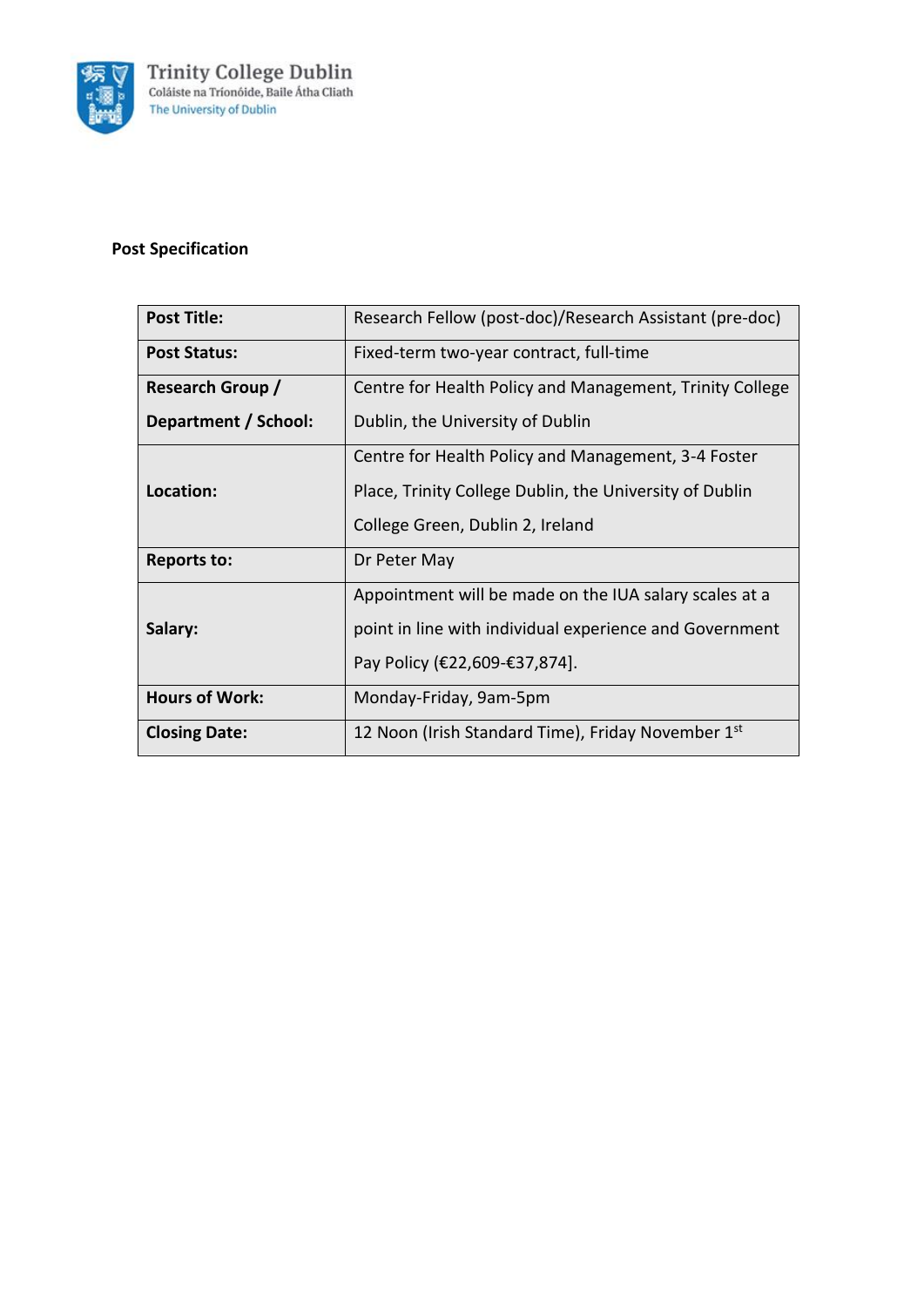#### **Application Procedure**

Applicants should submit a full Curriculum Vitae and a cover letter explaining your suitability for the post to: **Dr Peter May (mayp2@tcd.ie)**

#### **Post Summary**

 This is an early career role in health services research and policy at Trinity's Centre for Health Policy and Management. We offer a two-year full-time contract to conduct analyses on palliative and end-of-life care in Ireland. The successful candidate will join an interdisciplinary academic team (economics, policy, geriatrics and palliative medicine) working with collaborators from the government and third sector.

The post offers exposure to multiple key aspects of health services and policy research, including data analysis, report and paper writing, literature reviews, and presenting results to academic and policy audiences. The successful candidate can access expert support in developing their own research career beyond the lifespan of the contract.

 Applications are encouraged from those with expertise in health services research, policy, economics, or similar relevant background (e.g. social statistics, health psychology). We aim to conduct interviews in November 2019. The post is available from January  $1<sup>st</sup>$ , 2020 and applicants should be available to take up the post at this time or promptly thereafter.

#### **Standard Duties and Responsibilities of the Post**

 The post-holder will work on five varied work packages. Each package contributes to the overall project goal of analysing existing Irish palliative and end-of-life care data ("secondary data analysis") to inform the government, third-sector organisation and scientific evidence base:

- 1. Lead collation of secondary data from multiple statutory, academic and third-sector sources; data cleaning and management as required.
- 2. Lead analysis of these data and write-up of results.
- 3. Support econometric policy evaluation; data analysis and dissemination.
- 4. Support literature and documentary review of data collection practices in Ireland and internationally.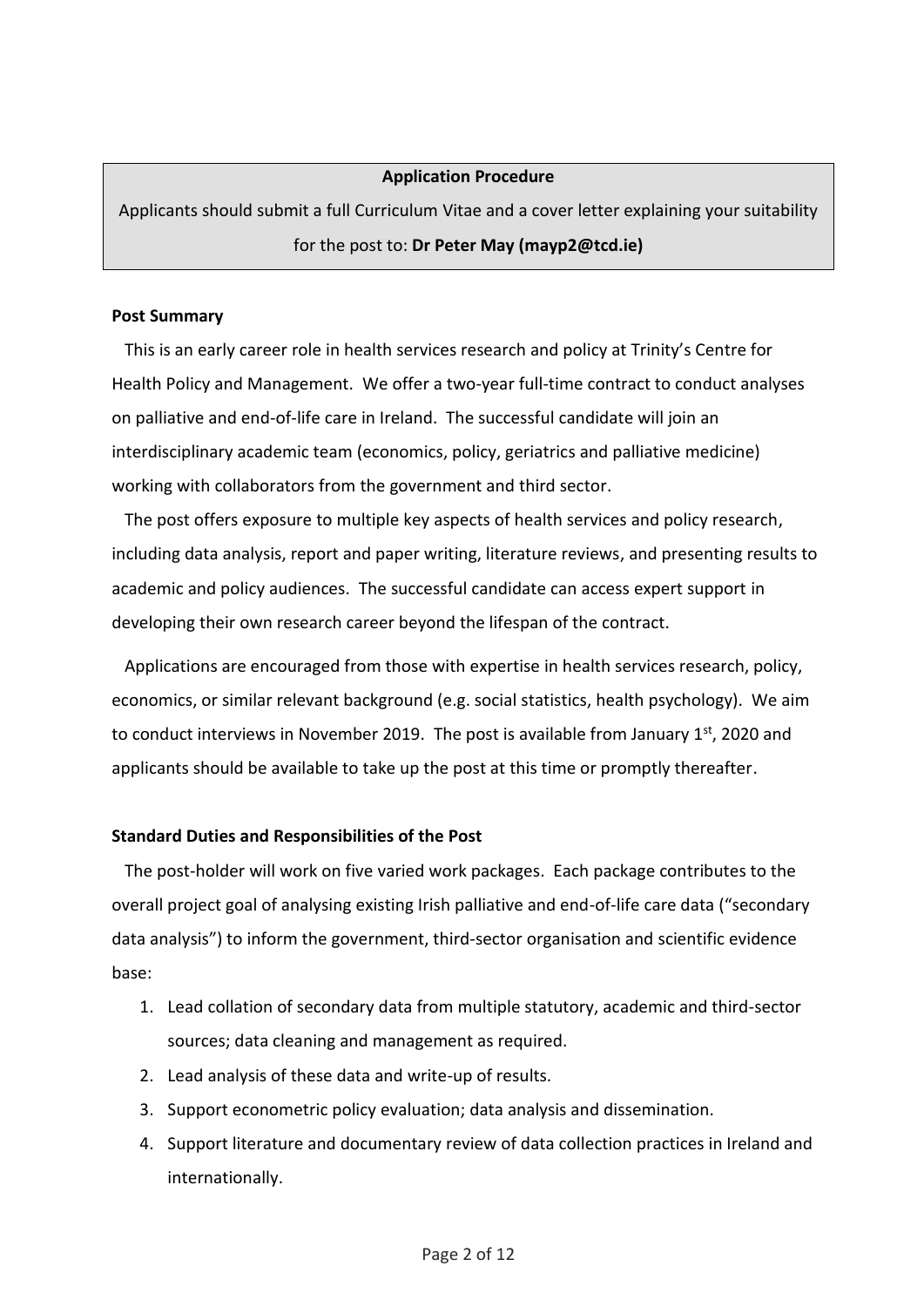5. Co-lead dissemination of project findings to senior health service officials, third-sector partners, and academic audiences.

In addition, the post-holder will:

- Provide administrative support, including social media activities, where needed.
- Prepare for and attend phone conferences and project meetings with national and international collaborators.
- Perform any additional duties as required by the Principal Investigator

### **Funding Information**

This post is funded 100% by the Health Research Board's Secondary Data Analysis Projects stream [SDAP-2019-012; PI: Dr May].

### **Person Specification**

#### **Qualifications**

#### Essential

• Postgraduate degree (e.g. MSc, MA, MPH) in a relevant discipline such as health services research, policy, economics, or similar

#### Desirable

• Doctoral degree in a relevant discipline

#### **Knowledge & Experience**

#### Essential

- Quantitative data skills; familiarity with descriptive statistics, multivariate regressions
- Experience working with statistical software, e.g. Stata, SPSS
- Strong writing skills
- Experience working on projects with multiple stakeholders

#### Desirable

- Prior experience in health services research or a related research field
- Prior involvement with systematic literature reviews
- Authorship credit on peer-reviewed papers or reports
- Experience communicating research findings to expert audiences, e.g. conference presentations/posters; and/or lay audiences, e.g. press releases, public-facing websites.
- Experience organising events or conferences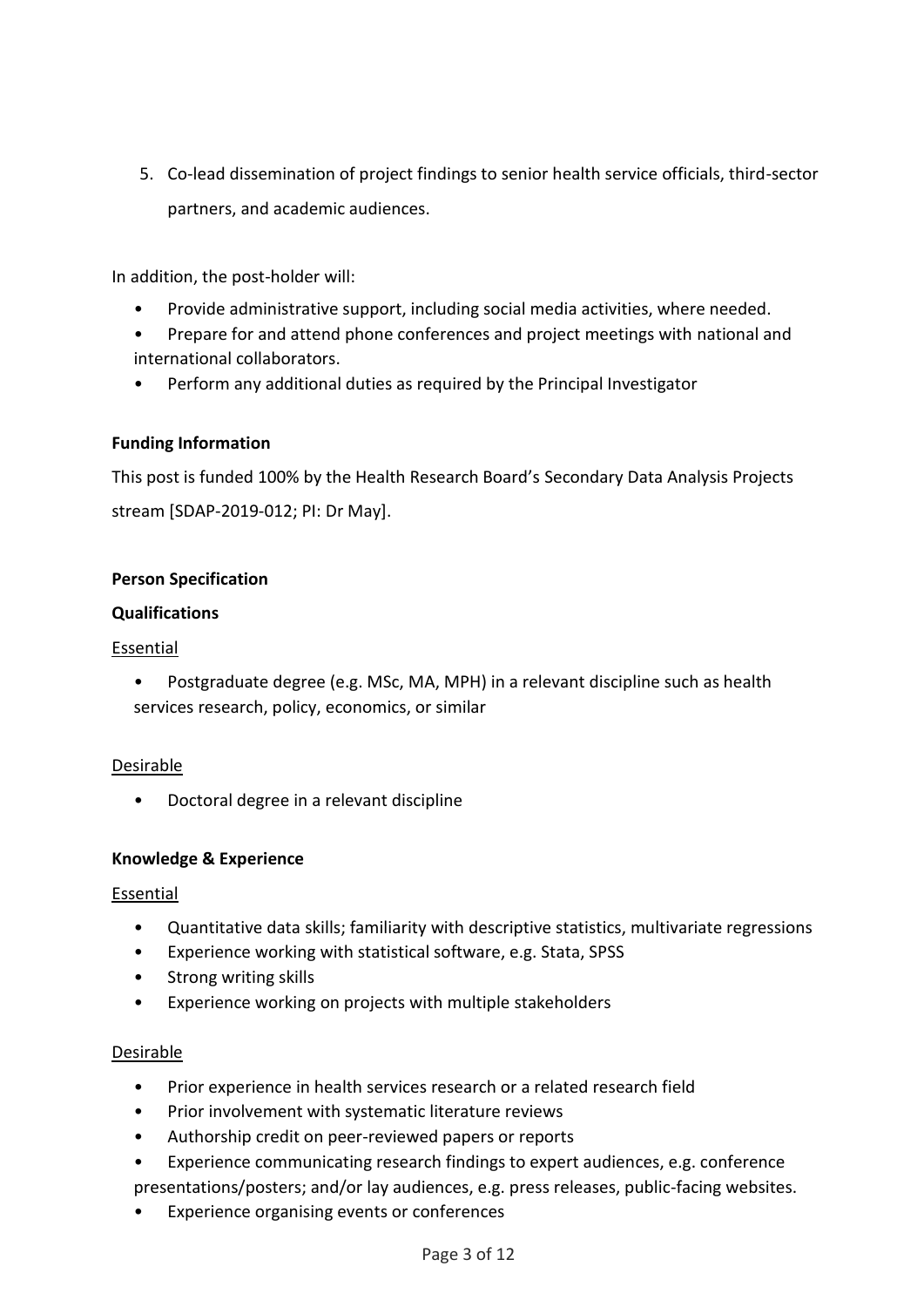### **Skills & Competencies**

- Proven ability to plan, prioritise and meet deadlines
- Proven ability to work independently, delivering specified outputs
- Excellent communication, interpersonal, teamwork skills
- Strong IT skills, including MS Office, e-mail and Internet

#### **Further Information for Applicants**

For further information or an informal discussion about the role, prospective candidates are welcome to contact Peter May (mayp2@tcd.ie).

#### *About PaCE*

The Palliative Care Economics (PaCE) research group at Trinity College Dublin is among the most active in the field worldwide. In the context of rising costs and poor outcomes associated with serious and complex medical illness, we work with clinicians, policymakers and other social scientists to generate high-quality evidence on what care should be provided to and prioritised for which groups of patients.

[https://www.tcd.ie/medicine/health\\_policy\\_management/research/current/pace/](https://www.tcd.ie/medicine/health_policy_management/research/current/pace/)

#### *About CHPM*

Trinity's Centre for Health Policy and Management (CHPM) is the forefront of applied research, policy advice and post-graduate education in Ireland. The core mission of the Centre is to improve the performance of health systems, both internationally and within the Irish context, through high quality research, teaching and policy impact. The equity, efficiency, and sustainability of the funding, management and delivery of health systems is our primary focus and we aim to inform policy and public debate through our portfolio of activities. We provided the academic leadership on the Sláintecare report, the most significant health policy development in Ireland in the last 20 years.

https://www.tcd.ie/medicine/health\_policy\_management/

| URL Link to Area            | www.tcd.ie             |
|-----------------------------|------------------------|
| URL Link to Human Resources | https://www.tcd.ie/hr/ |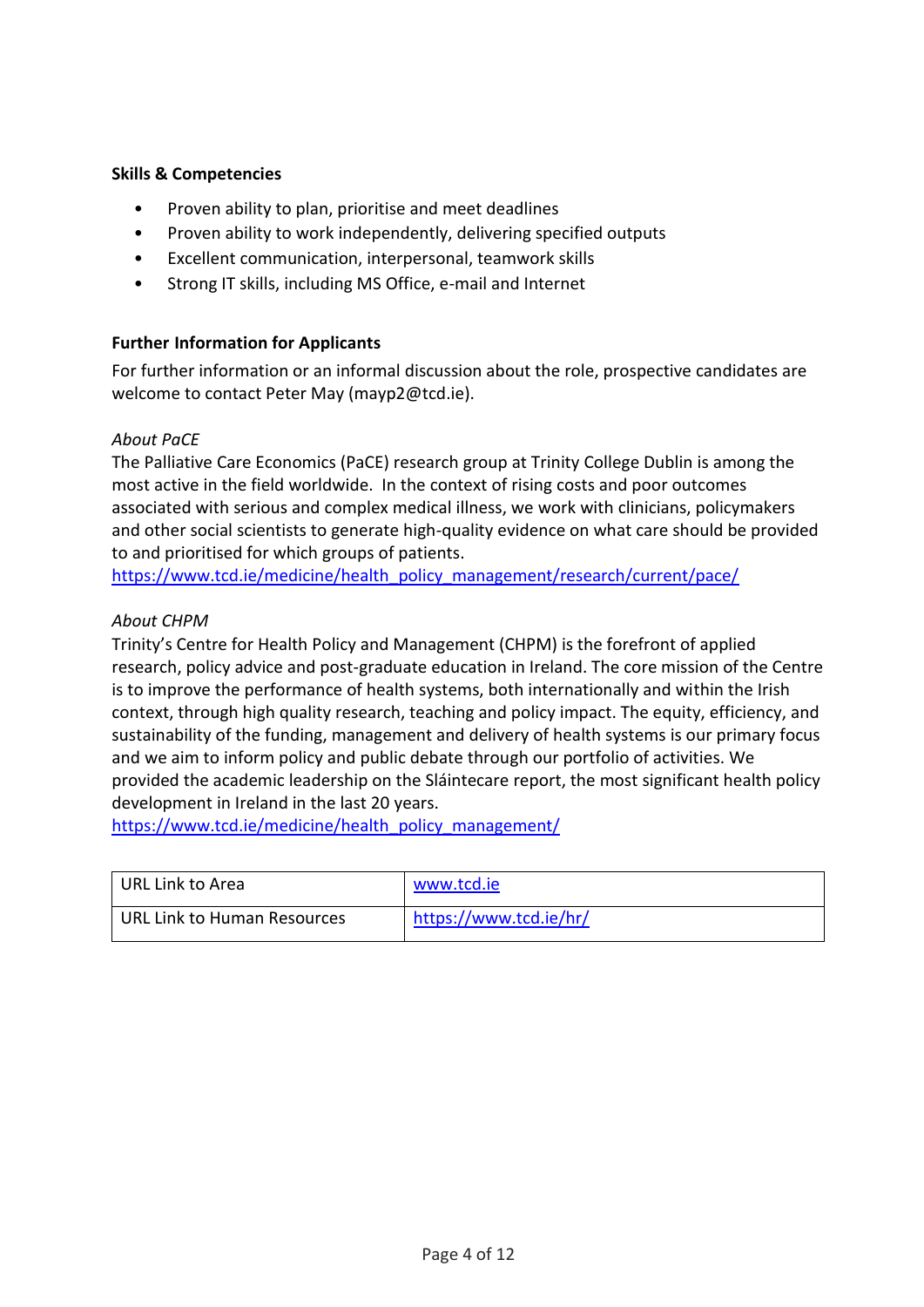#### **Trinity College Dublin, the University of Dublin**

Trinity is Ireland's premier university, with a proud tradition of excellence stretching back to its foundation in 1592. The oldest university in Ireland, and one of the oldest in Europe, today Trinity sits at the intersection of the past and the future, and is ideally positioned as a major university in the European Union. Our 47-acre campus is located in the heart of Dublin city centre and is home to historic buildings dating from the University's establishment, as well as some of the most cutting-edge teaching and research facilities in Ireland. Students at Trinity benefit from a unique educational experience across a range of disciplines in our three faculties – Arts, Humanities, and Social Sciences; Engineering, Mathematics and Science; and Health Sciences. The pursuit of excellence through research and scholarship is at the heart of a Trinity education, and our researchers have an outstanding publication record and strong record of grant success.

Trinity has developed 18 [broad-based multidisciplinary research themes](https://www.tcd.ie/research/themes/) that cut across disciplines and facilitate world-leading research and collaboration within the University and with colleagues around the world. These internationally recognised themes include such diverse areas as Cancer, Immunology, Telecoms, Identities in Transformation, Nanoscience, Neuroscience, and Making Ireland. Researchers from across the University work together in innovative ways to develop new and exciting approaches to their research and explore the frontiers of knowledge in the 21<sup>st</sup> century. In creating these dedicated research themes, Trinity's researchers are able to become a more powerful force on the global stage, successfully competing for large-scale grants and attracting top students and faculty to the University. Trinity is home to Ireland's first purpose-built Nanoscience research institute, CRANN, which opened in January 2008. This state-of-the-art facility houses 150 scientists, technicians, and graduate students in specialised laboratories, fostering creative innovations that have seen Trinity's researchers make significant breakthroughs.

The Trinity Long Room Hub for Arts and Humanities Research Institute is the University's flagship institute for research in the Arts and Humanities, providing a world-class environment for cross-disciplinary collaborative projects. The Long Room Hub provides a central location through which the University's internationally respected Arts and Humanities research can become more visible, demonstrating its relevance for contemporary and future societies. Researchers from across the University regularly participate in debates on topical issues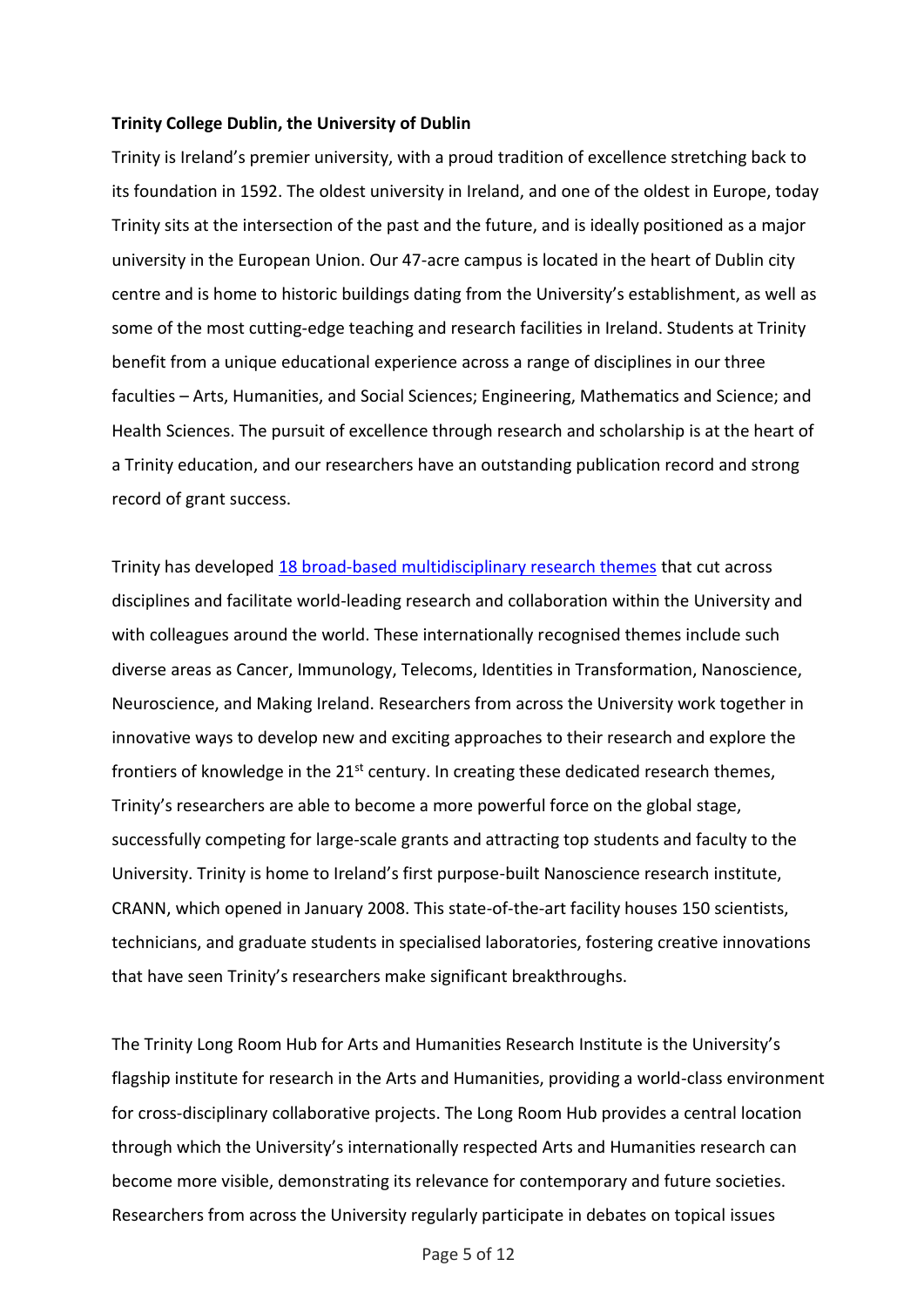facing the world today. As well as operating an International Visiting Research Fellowship programme, the Long Room Hub also hosts major EU-funded Digital Humanities projects.

One of the most instantly recognised parts of Trinity's campus is the famous Old Library, home to the historic Book of Kells as well as other internationally significant holdings in manuscripts, maps, and early printed material. Trinity's Library is the largest research library in Ireland and is an invaluable resource to Trinity's students and research community. Built up over the four centuries of the University's existence, the Library's collections have benefitted from its status as a Legal Deposit library for the past 200 years, granting Trinity the right to claim a copy of every book published in Ireland and the UK. At present, the Library's holdings span approximately 4.25 million books, 22,000 printed periodical titles, and access to 60,000 e-journals and 250,000 e-books.

Trinity attracts top students from Ireland and abroad and prides itself on the consistently high standard of student admitted to the University every year. These students are drawn to Trinity for the excellence of our research-led teaching and for the quality and prestige a degree from this University confers. Trinity has also pioneered accessibility to education in Ireland, becoming the first university in the country to reserve 15% of its undergraduate places for students from non-traditional learning groups. Trinity is the top-ranked European university for student entrepreneurship and Europe's only representative in the world's top-50 universities.

Our alumni have gone on to shape the history of Ireland and of Western Europe in a wide range of fields. These include such notable figures as Jonathan Swift, Oscar Wilde, William Rowan Hamilton, Edmund Burke, William Stokes, Denis Burkitt, Louise Richardson, Lenny Abrahamson, and Anne Enright. Three of Trinity's graduates have been awarded Nobel prizes: Ernest Walton for Physics in 1951; Samuel Beckett for Literature in 1968; and William Campbell for Physiology / Medicine in 2015. Trinity also counts the first female President of Ireland among its alumni in Mary Robinson, as well as other notable former Presidents Douglas Hyde and Mary McAleese. At Trinity we are justifiably proud of our tradition, and we strive to uphold this excellence as we face the demands of the 21<sup>st</sup> century.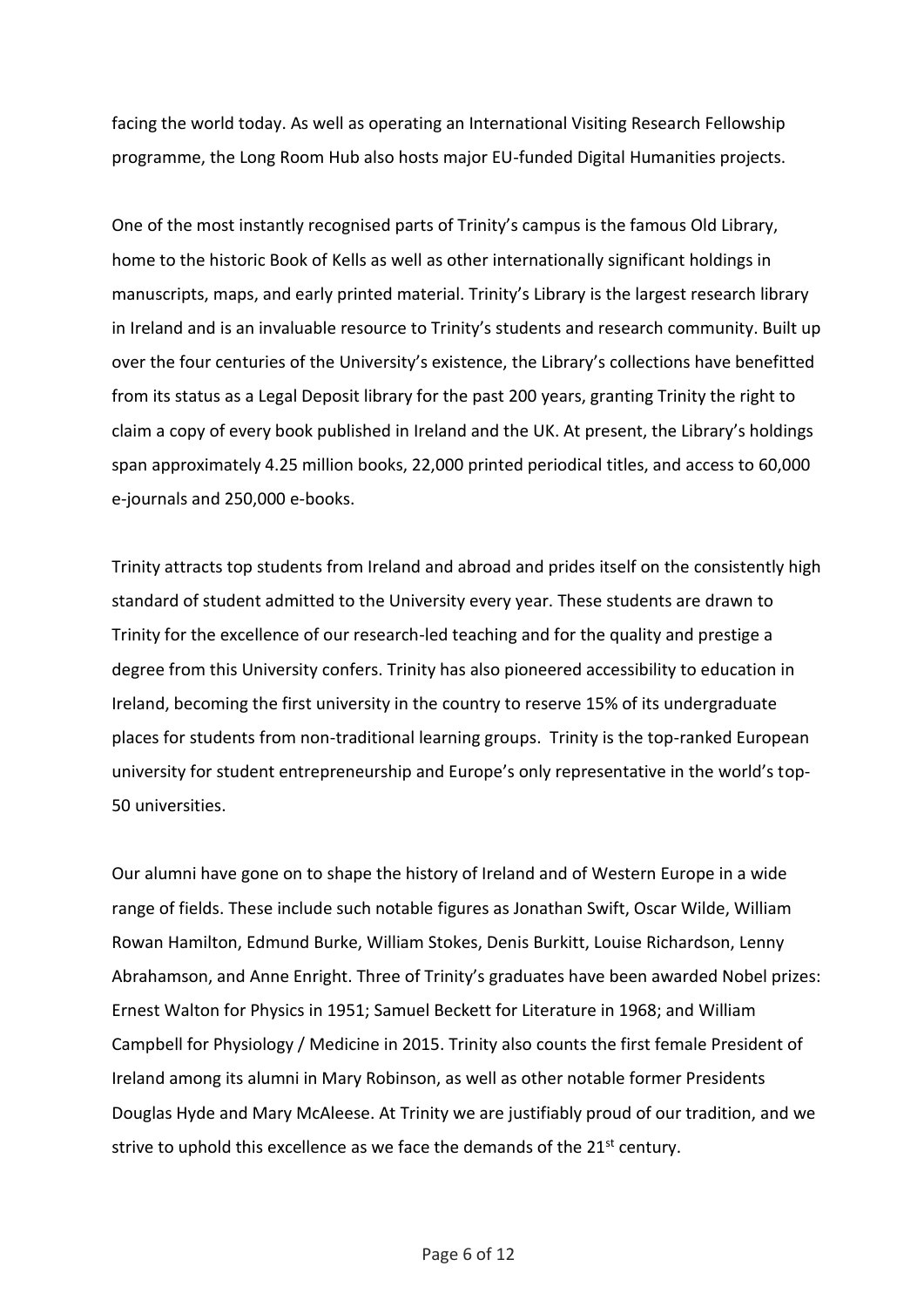## **Ranking Facts**

Trinity is the top ranked university in Ireland. Using the QS methodology, the University is ranked 104th in the world and using the Times Higher Education World University Rankings methodology Trinity is  $117<sup>th</sup>$  in the world.



#### **Overall**

.

- Trinity is Ireland's No.1 University in the QS World University Ranking, THE World University Ranking and the Academic Ranking of World Universities (Shanghai).
- Trinity is ranked 104th in the World, and 36th in Europe, in the 2018/2019 QS World University Ranking.
- Trinity is ranked in the Top 120 for Graduate Employability in the QS 2018 Rankings.
- Trinity is in the Top 50 most innovative universities in Europe according to Reuters.<sup>1</sup>
- Between 2010 and 2015, Trinity was ranked the top university in Europe for entrepreneurship according to Pitchbook's independent analysis.<sup>2</sup>

<sup>1</sup> <http://www.reuters.com/article/us-innovative-stories-europe-idUSKCN0Z00CT>

<sup>2</sup> <http://pitchbook.com/news/reports/2015-2016-pitchbook-universities-report>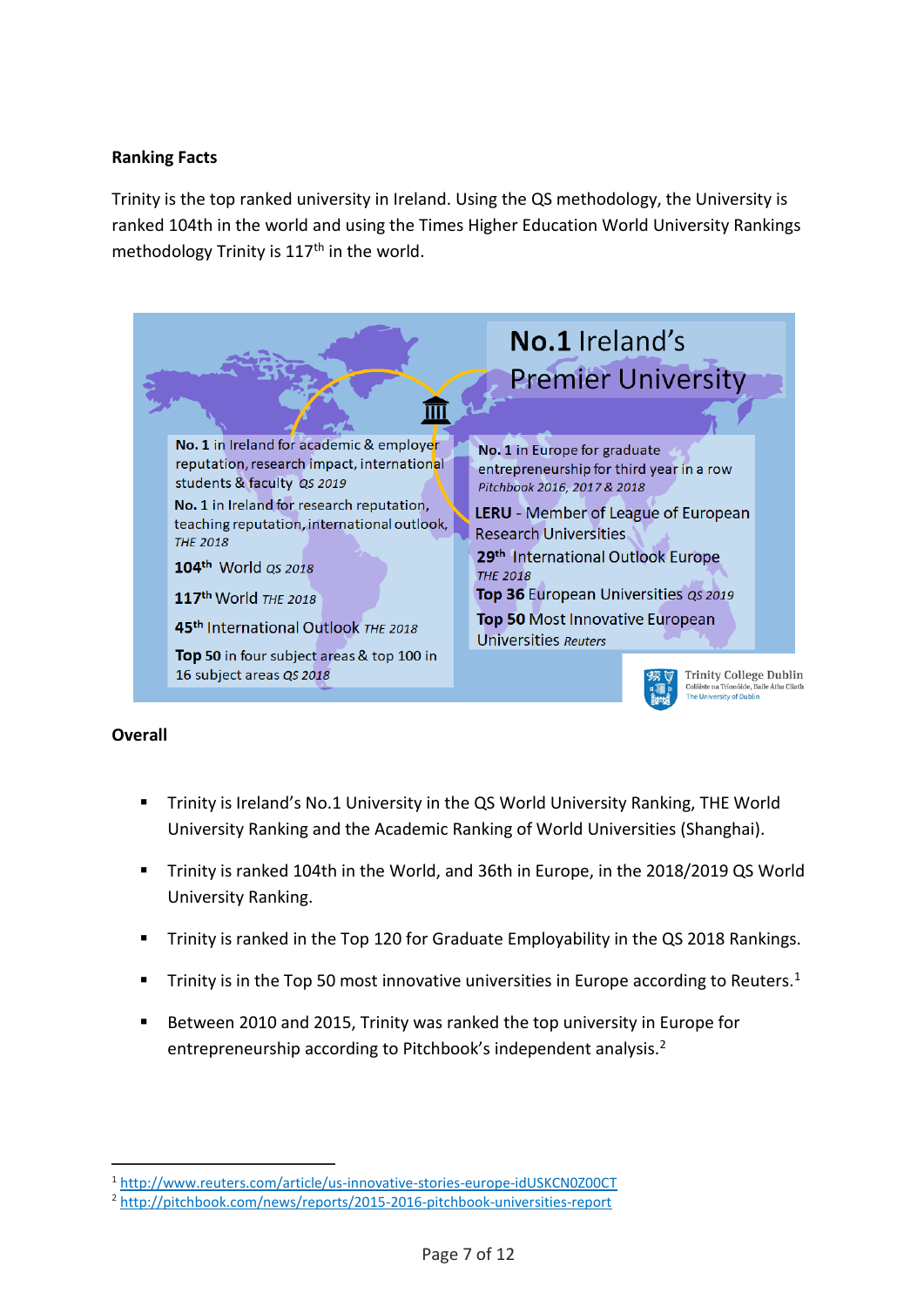### **Internationalisation**

**E** Trinity is ranked 52nd in the world in the THE World University Ranking for international outlook.

### **Research Performance**

- Of the 981 institutions included in the THE World University Rankings for 2017, Trinity is in the top 15% internationally for research performance.
- Trinity is ranked in the top 15% internationally by QS for citations.

## **In the QS World University Subject Rankings:**

- Trinity is ranked in the top 50 worldwide in four subject areas according to the QS World University Subject Rankings 2018. The University is ranked in the top 100 globally for 20 subjects overall.
- **■** Trinity's Top 50 subjects include Nursing (25<sup>th</sup>), Classics (28<sup>th</sup>), English (28<sup>th</sup>) and Politics (43rd).
- **Trinity is ranked in the top 100 for each of the following 16 subjects: History,** Languages, Philosophy, Theology, Computer Science, Biology, Medicine, Pharmacy, Chemistry, Geography, Materials Science, Education, Law, Social Policy, Sociology and Sport.
- The University is ranked in the top 100 for three broad subject areas: Arts & Humanities (57<sup>th</sup>), Life Sciences & Medicine (87<sup>th</sup>), and Engineering & Technology  $(89^{th})$ .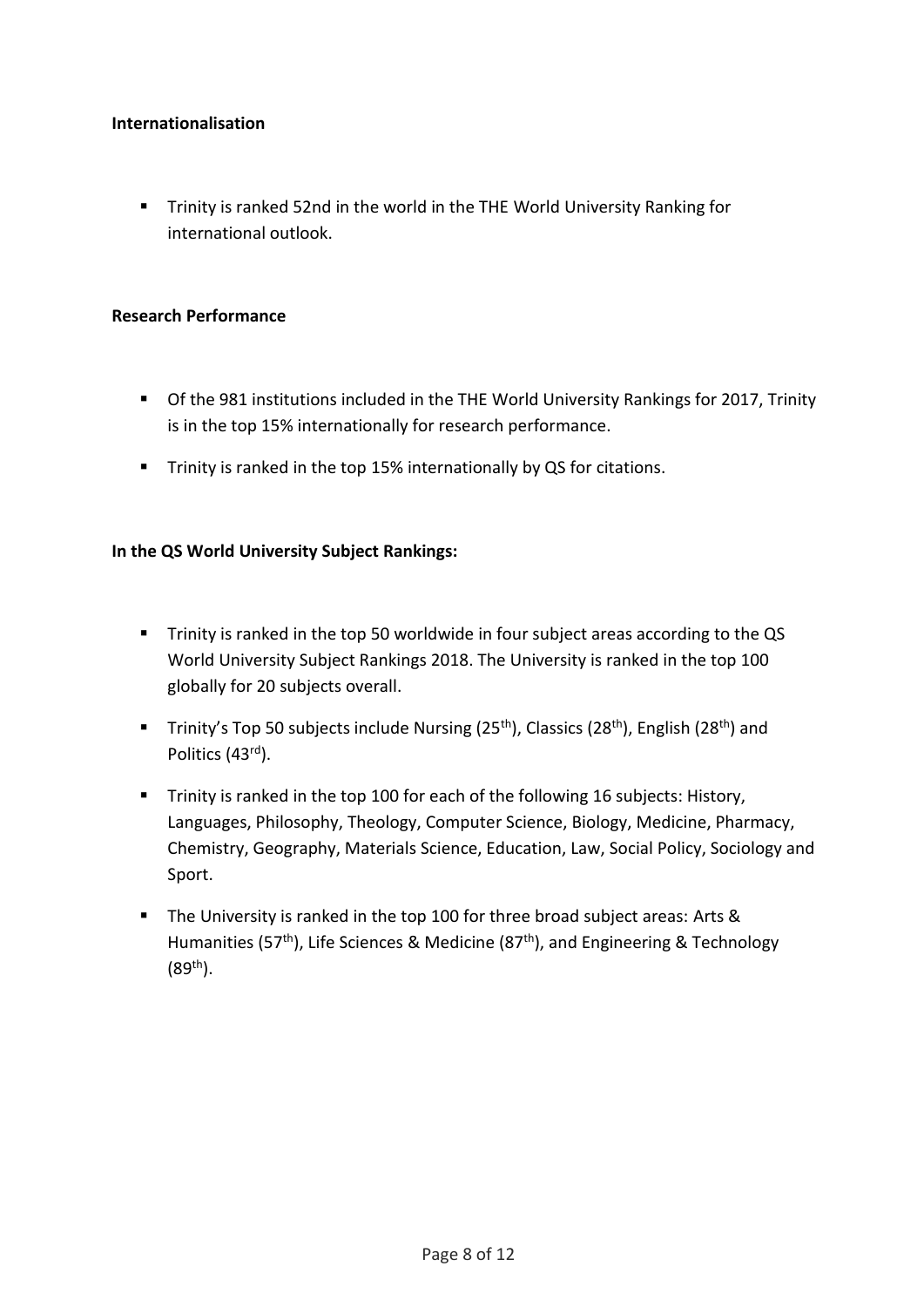### **Research Themes**



Ageing



Cancer



**Creative Arts Practice** 



**Creative Technologies** 



**Genes & Society** 



International **Development** 



Manuscript, Book and<br>Print Cultures



**Telecommunications** 



**Digital Engagement** 



**Identities in Transformation** 



**International Integration** 



Nanoscience



**Smart Sustainable Planet** 



**Digital Humanities** 



Immunology, **Inflammation & Infection** 



**Making Ireland** 



**Neuroscience** 



**Next Generation Medical Devices**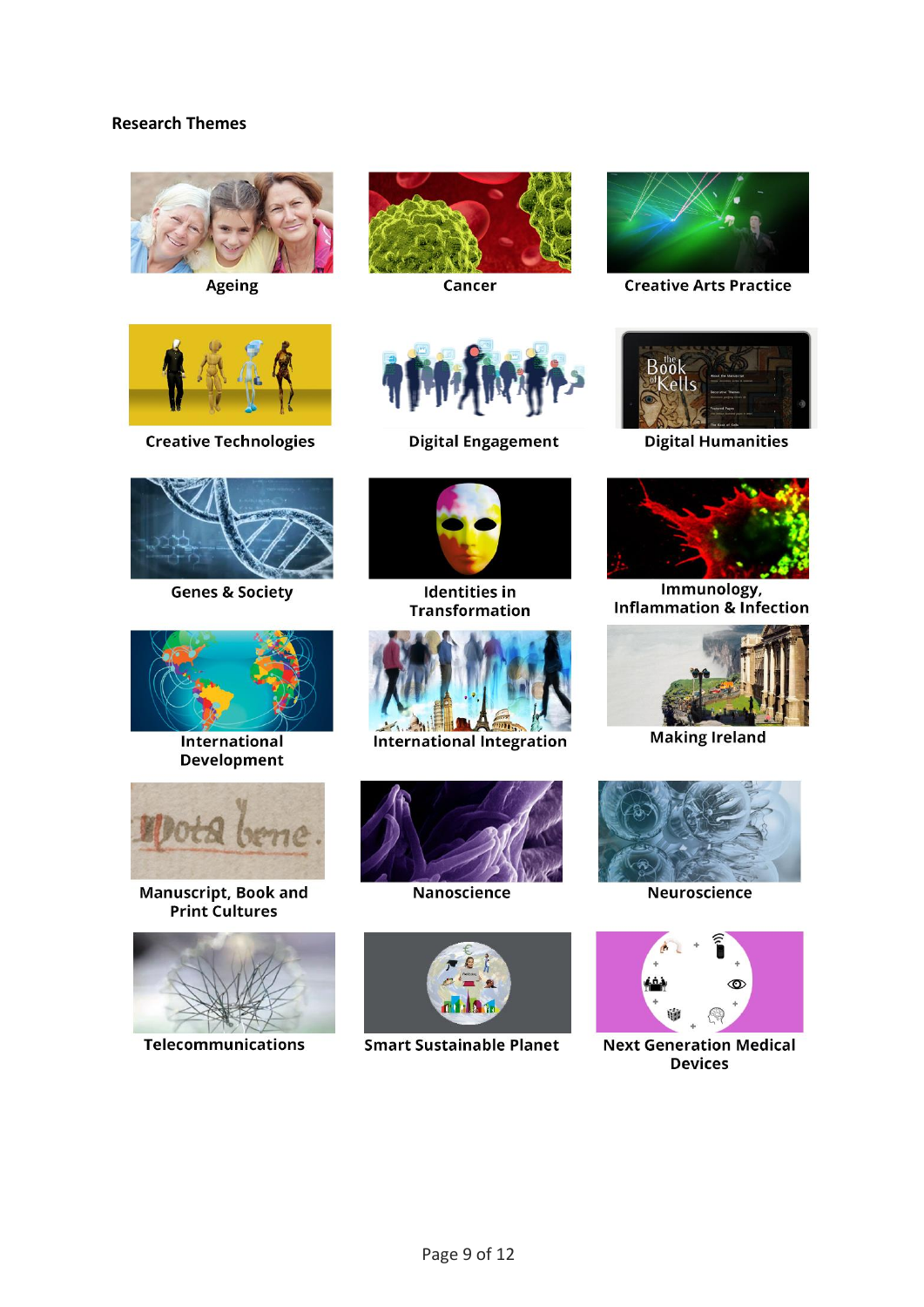### **The Selection Process in Trinity**

The Selection Committee (Interview Panel) may include members of the Academic and Administrative community together with External Assessor(s) who are expert in the area. Applications will be acknowledged by email. If you do not receive confirmation of receipt within 1 day of submitting your application online, please contact the named Recruitment Partner on the job specification immediately and prior to the closing date/time.

Given the degree of co-ordination and planning to have a Selection Committee available on the specified date, the University regrets that it may not be in a position to offer alternate selection dates. Where candidates are unavailable, reserves may be drawn from a shortlist. Outcomes of interviews are notified in writing to candidates and are issued no later than 5 working days following the selection day.

In some instances the Selection Committee may avail of telephone or video conferencing. The University's selection methods may consist of any or all of the following: Interviews, Presentations, Psychometric Testing, References and Situational Exercises.

It is the policy of the University to conduct pre-employment medical screening/full preemployment medicals. Information supplied by candidates in their application (Cover Letter and CV) will be used to shortlist for interview.

Applications from non-EEA citizens are welcomed. However, eligibility is determined by the Department of Jobs, Enterprise and Innovation and further information on the Highly Skills Eligible Occupations List is set out in Schedule 3 of the Regulations [https://www.djei.ie/en/What-We-Do/Jobs-Workplace-and-Skills/Employment-](https://www.djei.ie/en/What-We-Do/Jobs-Workplace-and-Skills/Employment-Permits/Employment-Permit-Eligibility/Highly-Skilled-Eligible-Occupations-List/)[Permits/Employment-Permit-Eligibility/Highly-Skilled-Eligible-Occupations-List/](https://www.djei.ie/en/What-We-Do/Jobs-Workplace-and-Skills/Employment-Permits/Employment-Permit-Eligibility/Highly-Skilled-Eligible-Occupations-List/) and the Ineligible Categories of Employment are set out in Schedule 4 of the Regulations [https://www.djei.ie/en/What-We-Do/Jobs-Workplace-and-Skills/Employment-](https://www.djei.ie/en/What-We-Do/Jobs-Workplace-and-Skills/Employment-Permits/Employment-Permit-Eligibility/Ineligible-Categories-of-Employment/)[Permits/Employment-Permit-Eligibility/Ineligible-Categories-of-Employment/.](https://www.djei.ie/en/What-We-Do/Jobs-Workplace-and-Skills/Employment-Permits/Employment-Permit-Eligibility/Ineligible-Categories-of-Employment/) Non-EEA candidates should note that the onus is on them to secure a visa to travel to Ireland prior to interview. Non-EEA candidates should also be aware that even if successful at interview, an appointment to the post is contingent on the securing of an employment permit.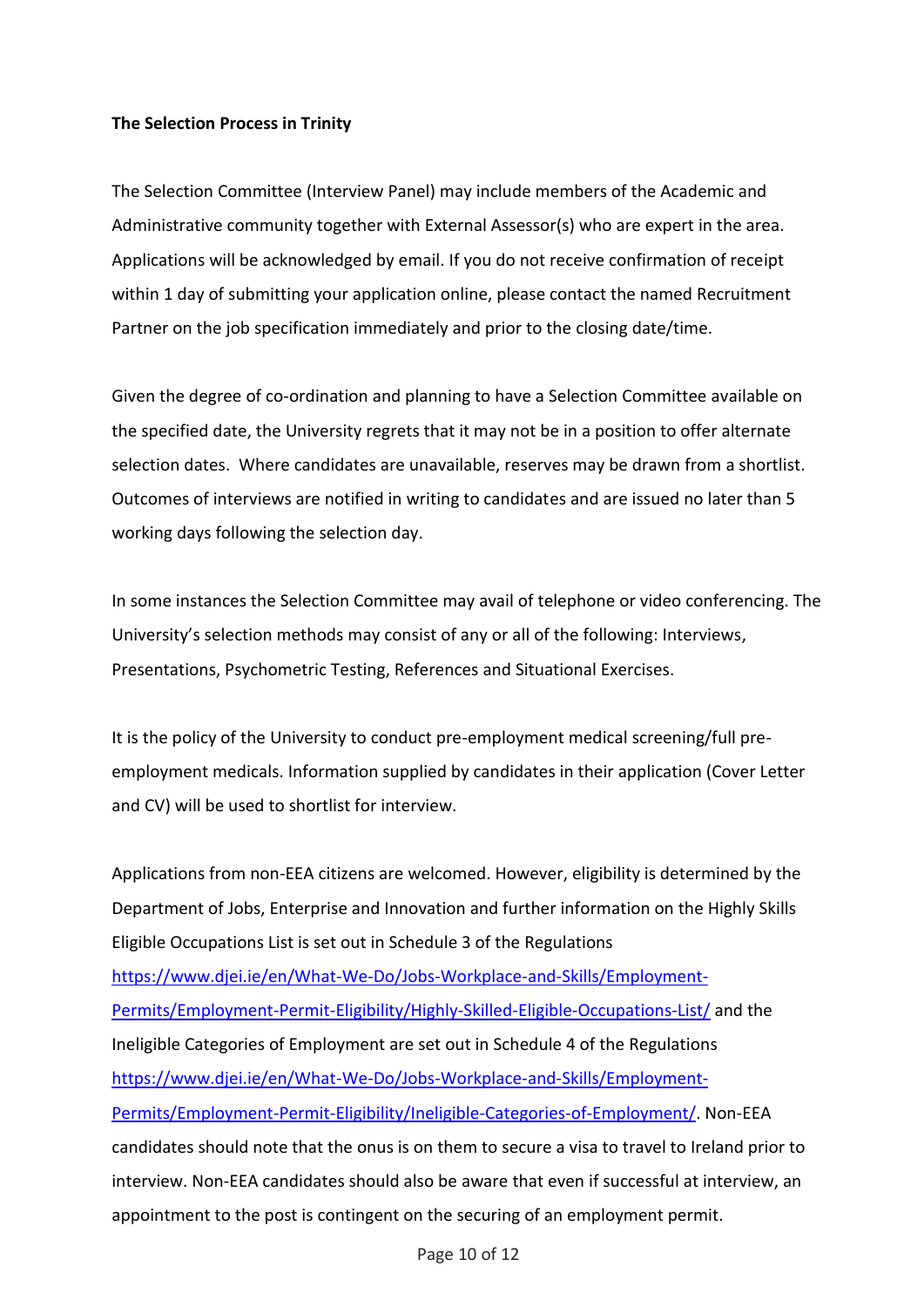### **Equal Opportunities Policy**

Trinity is an equal opportunities employer and is committed to employment policies, procedures and practices which do not discriminate on grounds such as gender, civil status, family status, age, disability, race, religious belief, sexual orientation or membership of the travelling community. On that basis we encourage and welcome talented people from all backgrounds to join our staff community. Trinity's Diversity Statement can be viewed in full at [https://www.tcd.ie/diversity-inclusion/diversity-statement.](https://www.tcd.ie/diversity-inclusion/diversity-statement)

#### **Pension Entitlements**

This is a pensionable position and the provisions of the Public Service Superannuation (Miscellaneous Provisions) Act 2004 will apply in relation to retirement age for pension purposes. Details of the relevant Pension Scheme will be provided to the successful applicant.

Applicants should note that they will be required to complete a Pre-Employment Declaration to confirm whether or not they have previously availed of an Irish Public Service Scheme of incentivised early retirement or enhanced redundancy payment. Applicants will also be required to declare any entitlements to a Public Service pension benefit (in payment or preserved) from any other Irish Public Service employment.

Applicants formerly employed by the Irish Public Service that may previously have availed of an Irish Public Service Scheme of Incentivised early retirement or enhanced redundancy payment should ensure that they are not precluded from re-engagement in the Irish Public Service under the terms of such Schemes. Such queries should be directed to an applicant's former Irish Public Service Employer in the first instance.